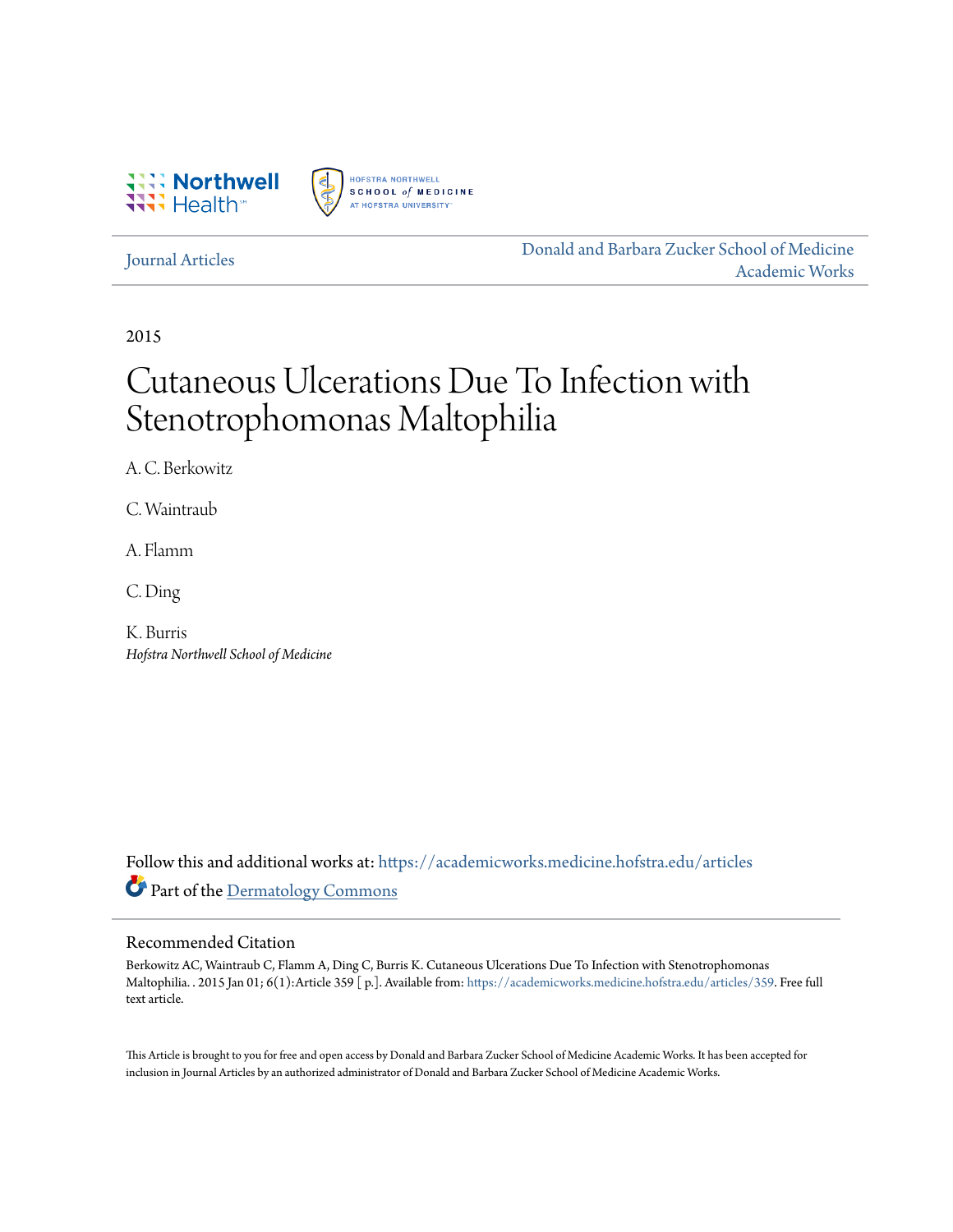

**Journal of Clinical & Experimental Dermatology Research** Berkowitz et al., J Clin Exp Dermatol Res 2015, 6:1

# Cutaneous Ulcerations Due To Infection with *Stenotrophomonas Maltophilia*

**Aviva C Berkowitz**<sup>1</sup> **, Caren Waintraub**<sup>1</sup> **, Alexandra Flamm**1\***, Catherine Ding**<sup>1</sup>  **and Katy Burris**1,2

*<sup>1</sup>SUNY Downstate, Department of Dermatology, Brooklyn, Newyork, USA*

*<sup>2</sup>Department of Dermatology, Hofstra North Shore LIJ School of Medicine, Manhasset, Newyork, USA*

\***Corresponding author:** Alexandra Flamm, SUNY Downstate, Department of Dermatology, 450 Clarkson Ave, Box 46, Brooklyn, NY 11203, USA, Tel: 718-270-1229; Fax: 718-270-2794; E-mail: Alexandra.frydman@downstate.edu

**Received date:** December 10, 2014, **Accepted date:** Jan 22, 2015, **Published date:** Jan 29, 2015

**Copyright:** © 2015 Berkowitz AC et al. This is an open-access article distributed under the terms of the Creative Commons Attribution License, which permits unrestricted use, distribution, and reproduction in any medium, provided the original author and source are credited.

#### **Abstract**

*Stenotrophomonas maltophilia* is an aerobic gram-negative bacillus that most commonly causes infection in immune-compromised hospitalized individuals, especially those with hematologic malignancy, neutropenia, and history of treatment with broad-spectrum antibiotics. This infection has been known to affect multiple organ systems, but cutaneous involvement has been increasingly recognized over the years, albeit still relatively rare. Here we report a case of ulcerations on the palm and wrist, which were found to be positive for *S. maltophilia*. We also review the various skin and mucocutaneous findings that have been reported with this organism as well as treatment for this often multiple drug resistant organisms.

#### **Introduction**

Stenotrophomonas maltophilia is a gram-negative bacillus with both aerobic and anaerobic capabilities and is associated with nosocomial and community-acquired infections [1]. Initially thought to be a relative of Pseudomonas, and classified as Pseudomonas maltophilia, it was later recognized as its own species of the genus Stenotrophomonas. The organism primarily causes infections in immune-compromised patients, frequently via colonization of synthetic devices and machinery [2]. Clinically, S. maltophilia can cause bacteremia, endocarditis and respiratory, urinary, ophthalmologic, and central nervous system infections, as well as skin and soft tissue infections, as we describe in the case below [1,3].

#### **Case Report**

Dermatology was consulted in the inpatient setting to evaluate ulcerations on the wrist of a 68-year-old Panamanian male present for at least one week (Figure 1). The patient had originally been admitted approximately one month prior for dehydration, increasing weakness, diabetic ketoacidosis and acute kidney injury. He was soon after transferred to the intensive care unit due to multiorgan failure and was treated with 3 weeks of linezolid and ceftriaxone for MRSA pneumonia and a urinary tract infection. Past medical history included prostate cancer and diabetes mellitus.



Figure 1: Ulcerations of the right ventral wrist and palm.

Physical examination was notable for several well-demarcated ulcerations with angulated borders and fibrinous yellow exudate on the right ulnar wrist and palmar surface of the right hand. Several rounds, superficial ulcerations were found on the mucosal surface of the lower lip. Viral cultures and biopsies for H&E and tissue culture were performed. Viral cultures were negative for growth, and H&E demonstrated multiple bacterial colonies in the dermis that were negative on gram stain but positive on PAS and GMS (Figure 2). Tissue culture grew S. maltophilia, sensitive to ceftazidine and trimethoprim-sulfamethoxazole (TMP-SMX), along with Staphylococcus aureus. Urine culture was also positive for S. maltophilia. The patient then completed a week course of Bactrim DS with eventual resolution of the cutaneous findings and clearance of urine cultures.